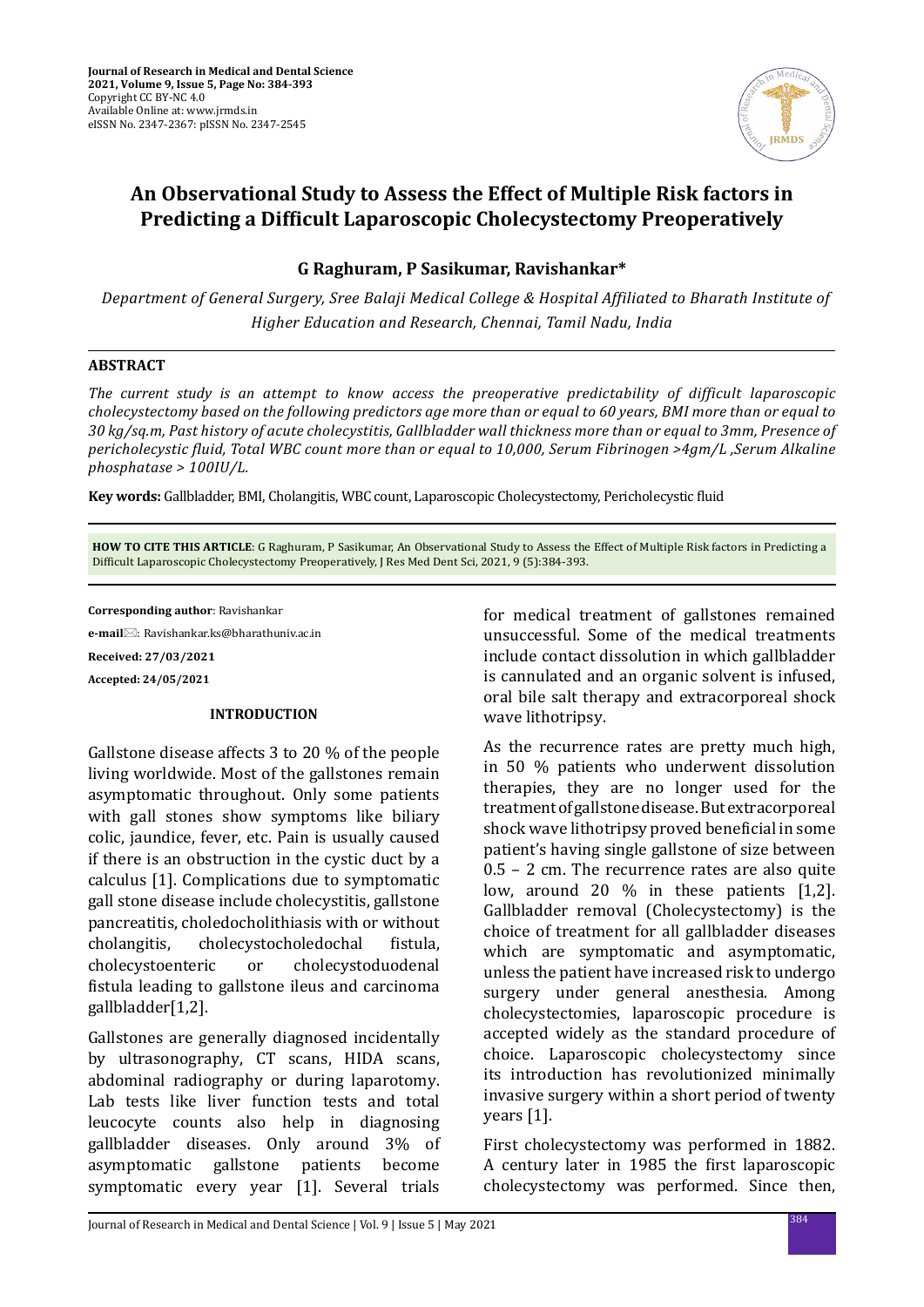cholecystectomy has undergone many changes like invention of laparoscopic procedure, single port laparoscopic cholecystectomy to performing robot assisted cholecystectomy [3]. With increasing experience gained by the surgeons in this procedure, they started accepting cases which are more challenging and patients who are at high risk, leading to increased complication rates and so the rate of conversion to open cholecystectomy. Among all the laparoscopic cholecystectomies performed worldwide 3 to 10 % need conversion to open cholecystectomy [4,5].

Conventionally laparoscopic procedure is done in all cases if it's not contra-indicated. Laparoscopic cholecystectomy have various advantages like decreased morbidity, decreased stay in hospital, better cosmesis and short time for recovery. However not all laparoscopic cholecystectomies can be finished the same way, conversion to open cholecystectomy is required in some patient's [1,2,6].

Various factors are responsible for the conversion of laparoscopic to open cholecystectomy like in cases of acute cholecystitis, anatomic anomalies, massive fibrosis, old age, male gender, history of upper abdominal surgeries and pancreatitis, lack of appropriate laparoscopic instruments, gallbladder wall thickness of more than 3mm, presence of pericholecystic fluid, intraoperative complications like uncontrolled bleeding, injury to the internal organs [4,5,7]. But conversion from laparoscopic to open cholecystectomy involves its own complications like increased chances of surgical site and respiratory infections, prolonged hospital stays. So, certain studies were performed to predict the preoperative prediction of difficult laparoscopic cholecystectomy and to predict the conversion from laparoscopic to open cholecystectomy [4,8,9].

The ability to correctly find out the individual patient's risk responsible for conversion to open cholecystectomy based on the preoperative details can help in more appropriate preparation of the patient, improved efficiency and timing of operating room, prior preparation due to anticipation of difficulty, proper instructions to the assistant, betterment of patient safety by decreasing the time for conversion[4,5].Previous conducted studies predicted the conversion of laparoscopic to open cholecystectomy using various scoring systems, but the scoring systems were not been extensively incorporated into surgical practice due to various reasons.

# **MATERIALS AND METHODS**

The study was conducted in the department of General Surgery, Sree Balaji Medical College between March 2018 to September 2019.

# **Inclusion criteria**

Patients above 18 years with symptomatic gallbladder disease Laproscopic Cholecystectomy performed for biliary colic or acute cholecystitis.

# **Exclusion criteria**

All patients less than 18years old. Patients<br>with gallbladder carcinoma operated by with gallbladder carcinoma operated by<br>open cholecystectomy. When patients open cholecystectomy. When patients<br>where gallbladder disease Laproscopic where gallbladder disease Laproscopic Cholecystectomy performed for biliary colic or acute cholecystitis.If they presented as choledocholithiasis or intensive unit associated acalculous cholecystitis.

# **Methods**

It is a retrospective observational study. Patients were admitted prior to the surgery, complete history was taken and systemic examination done. Ultrasound abdomen and routine blood investigations were done in all the patients.

### **Definition of variables**

### **Independent variables**

All the independent variables were categorized, referring to the standard cut off value.

Characteristics of the patients - Gender, Age, BMI were used. BMI of more than or equal to 30 were considered as obese individuals.

History–Past history of cholecystitis.

Lab data–Complete blood counts (Total WBC count), Serum Fibrinogen, Serum Alkaline Phosphatase

Ultrasound abdomen Findings–Presence of gallbladder wall thickness (thick more than or equal to 3 mm vs less than 3 mm ) and pericholecystic fluid collection.

### **Outcome variables**

All the Outcome variables were evaluated as categorical variable. Difficult laparoscopic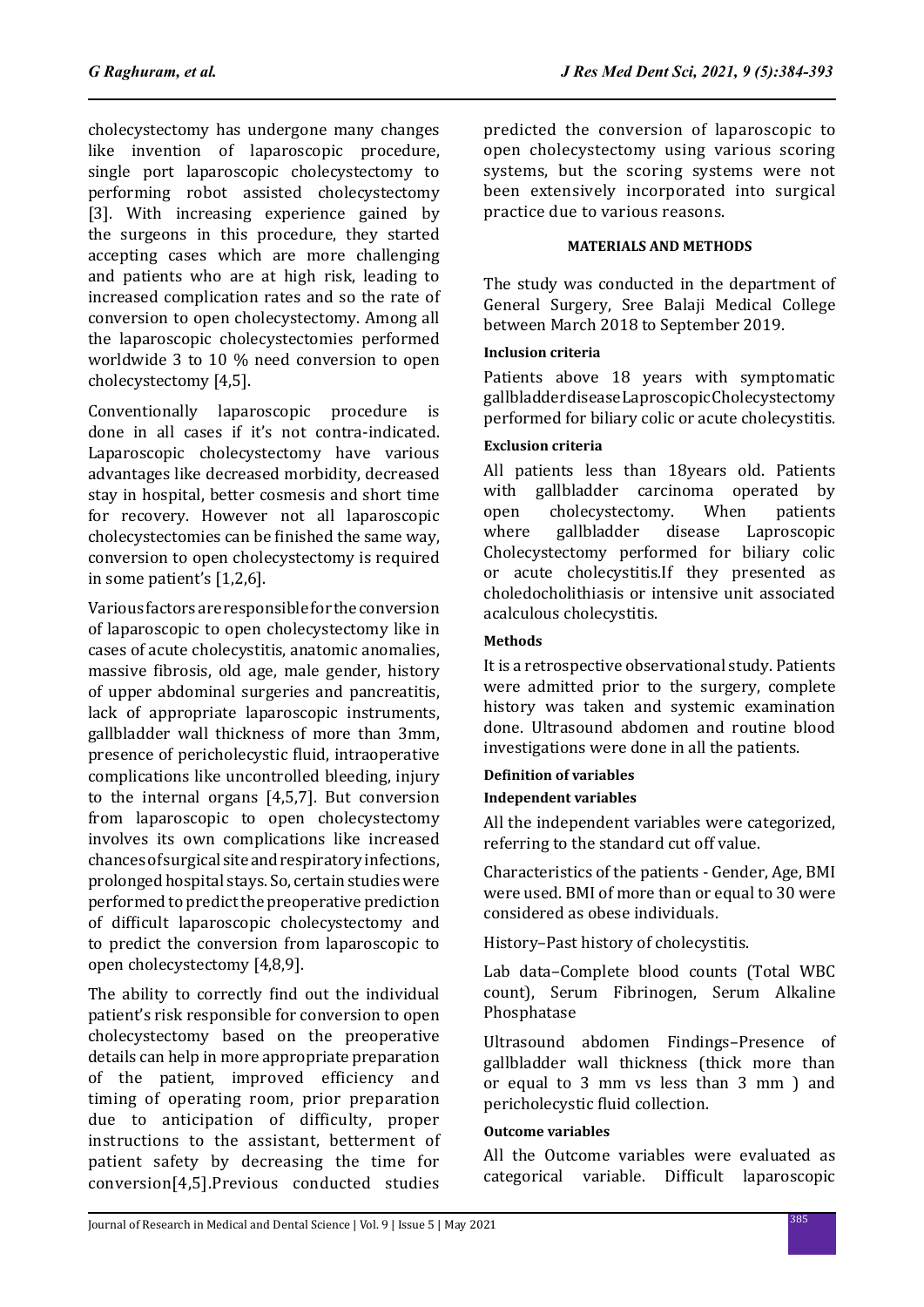cholecystectomy was assessed in terms of duration of surgery in minutes. Difficult laparoscopic cholecystectomy was >120 mins and Easy laparoscopic cholecystectomy was <120 mins. It was defined as the time taken from starting incision to closure of port sites. It was evaluated as continuous variable.

# **Statistical analysis**

Logistic Regression was applied to assess factors affecting the preoperative risk of laparoscopic cholecystectomy and their relation to the outcome variable. Odds ratio of >1 is considered as significant risk factor with p value taken to be <0.05. Logistic Regression was performed to ascertain the effect of Age, Bmi, Gender, Wbc count, Serum. fibrinogen, Serum. Alkaline Phosphatase, H/o cholecystitis, Gall bladder wall thickness, Pericholecystic fluid collection<br>on predicting a difficult laparoscopic on predicting a difficult laparoscopic<br>cholecystectomy preoperatively. Logistic cholecystectomy regression model was with p value-0.699 and chi square-4.676. The model explains 59% variation in time, and correctly classifies 84% of the cases.

### **RESULTS**

Study population includes 50 patients who underwent cholecystectomy by either laparoscopic or open method who are admitted in the department of General Surgery, Sree Balaji Medical College, Chennai. Study population was divided into two groups, one group consisted of patients in whom the surgery duration was less than 2 hours and were called "Easy" group. Second group consisted of patients in whom the surgery took more than or equal to two hours' time and were called "Difficult" group. Study statics are mentioned in Table 1. In the study population females are the predominant gender who underwent laparoscopic cholecystectomy (62%). Males account for 38% of the cases (Table 2 and Figure 1).

Odds of patients who are > 60 years of age had 3.2 times more risk for prolongation of surgery for more than or equal to two hours when compared with <60 years aged patients. The difference between the two groups was not statistically significant (p-value 0.392). Odds of patients having a difficult laparoscopic cholecystectomy was 4 times more in males when compared to females. The difference between the two groups was not statistically significant (p value – 0.404)

Odds of patients whose BMI > than or equal to 30 had 2.1 times more risk for prolongation of surgery for more than or equal to two hours when compared with patients whose BMI is <30. The difference between the two groups was not statistically significant (p value–0.404) Odds of patients who had previous history of cholecystitis had 8.7 times more risk for prolongation of surgery for more than or equal to two hours when compared with patients who had no history of cholecystitis. The difference between the two groups was statistically significant (p value–0.041).

Odds of patient having high WBC count > or equal to 10,000 had 2.5 times more risk for prolongation of surgery when compared with patients who have WBC count less than 10,000. The difference between the two groups was not statistically significant (p value–0.502). Odds of patients having gall bladder wall thickness had 2.1 times more risk of prolongation of surgery for more than or equal to two hours when compared with patients with no gall bladder wall thickness. The difference between the two groups was not statistically significant (p value–0.612).

Odds of patients having peri cholecystic fluid collection had 10.1 times more risk for prolongation of surgery for more than or equal to two hours when compared with patients with no peri cholecystic fluid collection in ultrasound abdomen. The difference between the two groups was statistically significant (p value–0.036) Odds of patients having S. fibrinogen >4 had 7.9 times more risk for prolongation of surgery when compared with patients who have S. Fibrinogen <4. The difference between the two groups was statistically significant (p value–0.048).

Odds of patients having S. Alkaline Phosphatase >100 had 5.5 times more risk for prolongation of surgery when compared with patients who have S. Alkaline Phosphatase <100. The difference between the two groups was not statistically significant (p value–0.110) (Tables 3 to Table 9) and (Figures 2 to Figure 7).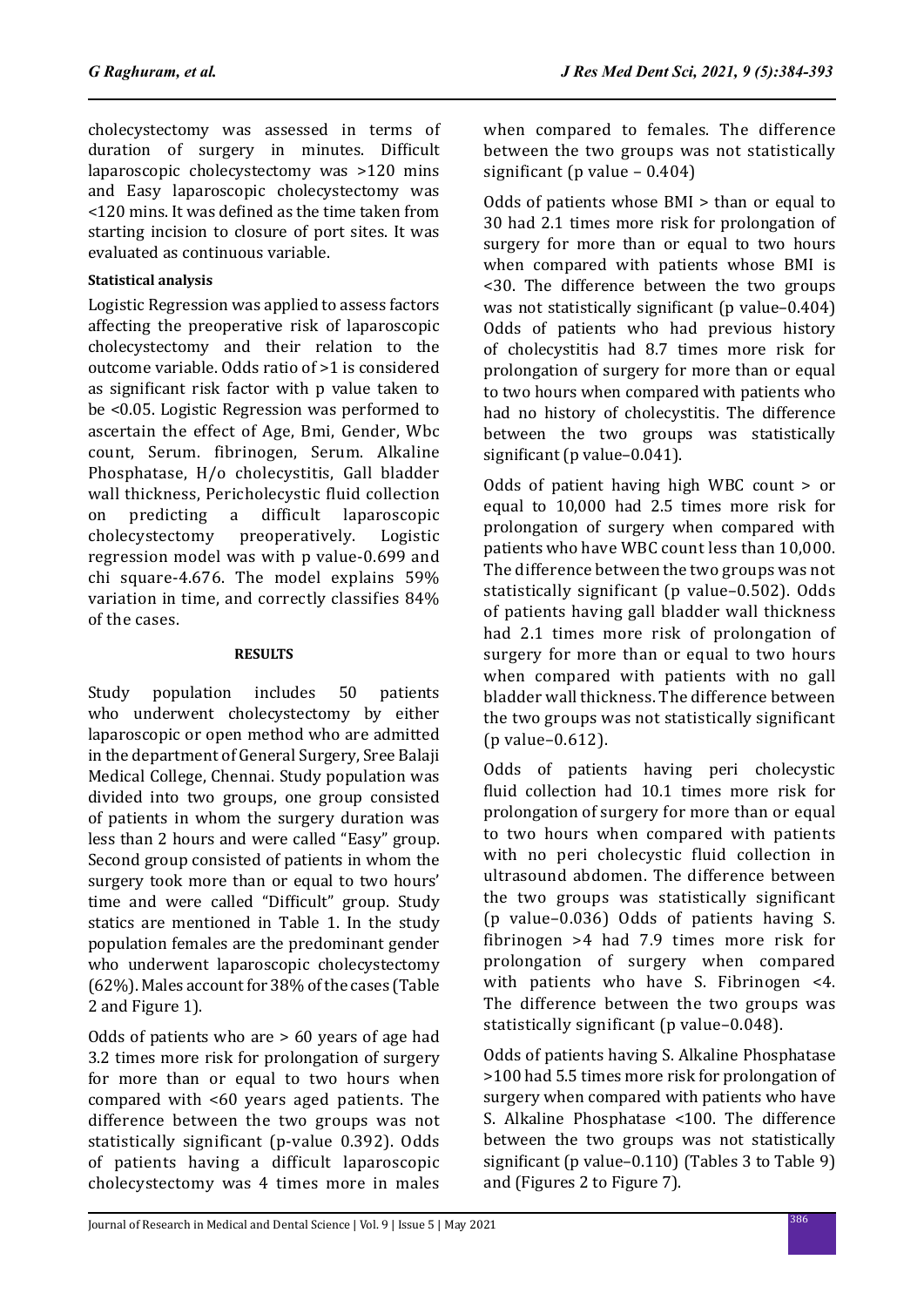| Table 1: Statistics. |         |      |       |                |            |                             |  |
|----------------------|---------|------|-------|----------------|------------|-----------------------------|--|
|                      |         | Age  | BMI   | Serum Fibrogen | Neutrophil | <b>Alkaline Phosphatase</b> |  |
|                      | Valid   | 50   | 50    | 50             | 50         | 50                          |  |
| N                    | Missing | 0    | 0     | 0              | 0          | 0                           |  |
|                      | Median  | 48   | 23.35 | 5.1            | 10050      | 83                          |  |
|                      | Minimum | 18   | 20    | 3.2            | 5900       | 58                          |  |
|                      | Maximum | 80   | 50    | 7.8            | 315000     | 218                         |  |
|                      | 25      | 37.5 | 21.99 | 4.1            | 7500       | 73                          |  |
| Percentile           | 50      | 48   | 23.35 | 5.1            | 10050      | 83                          |  |
|                      | 75      | 63   | 26.71 | 5.725          | 12225      | 107                         |  |
|                      |         |      |       |                |            |                             |  |

### **Table 2: Gender distribution of cases.**

| <b>Gender distribution of cases</b> |          |  |  |  |  |
|-------------------------------------|----------|--|--|--|--|
| Men                                 | 19 (38%) |  |  |  |  |
| Women                               | 31 (61%) |  |  |  |  |
| Total                               | 50       |  |  |  |  |



#### **Figure 1: Gender distribution of cases.**

### **Table 3: Relation between age & difficulty of surgery.**

| Age |       | Frequency | Percent | <b>Valid Percent</b> | <b>Cumulative Percent</b> |      |
|-----|-------|-----------|---------|----------------------|---------------------------|------|
|     |       | Difficult | 25      | 69.4                 | 69.4                      | 69.4 |
| <60 | Valid | Easy      | 11      | 30.6                 | 30.6                      | 100  |
|     | Total | 36        | 100     | 100                  |                           |      |
|     |       | Difficult | q       | 64.3                 | 64.3                      | 64.3 |
| >60 | Valid | Easy      |         | 35.7                 | 35.7                      | 100  |
|     |       | Total     | 14      | 100                  | 100                       |      |
|     |       |           |         |                      |                           |      |



**Figure 2: Relation between age & difficulty of surgery.**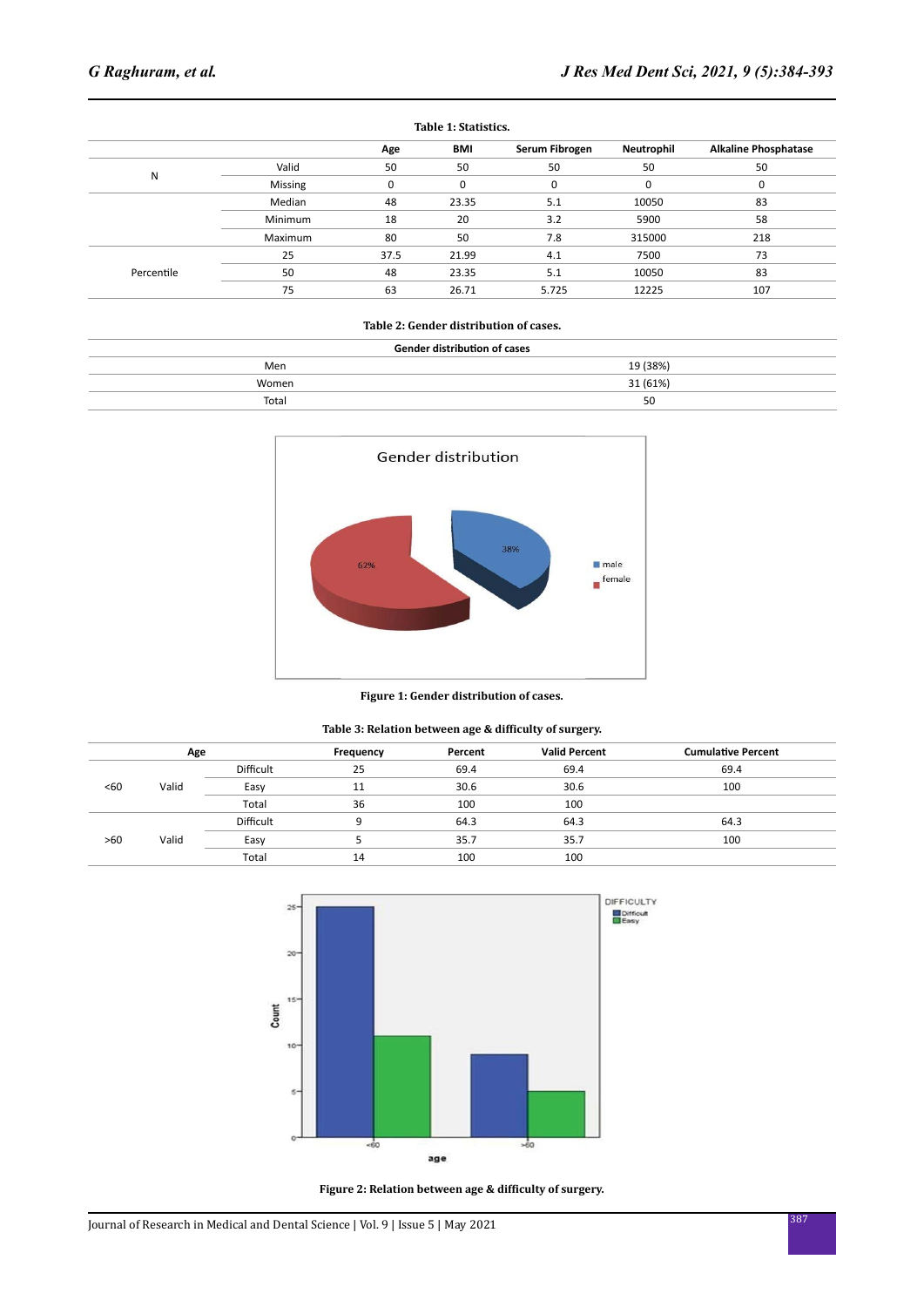| Table 4: Relation between gender and difficulty of surgery. |       |                  |           |         |                      |                           |  |
|-------------------------------------------------------------|-------|------------------|-----------|---------|----------------------|---------------------------|--|
| Gender                                                      |       |                  | Frequency | Percent | <b>Valid Percent</b> | <b>Cumulative Percent</b> |  |
|                                                             |       | <b>Difficult</b> | 20        | 64.5    | 64.5                 | 64.5                      |  |
| Female                                                      | Valid | Easy             | 11        | 35.5    | 35.5                 | 100                       |  |
|                                                             |       | Total            | 31        | 100     | 100                  |                           |  |
|                                                             |       | Difficult        | 14        | 73.7    | 73.7                 | 73.7                      |  |
| Male                                                        | Valid | Easy             | 5         | 26.3    | 26.3                 | 100                       |  |
|                                                             |       | Total            | 19        | 100     | 100                  |                           |  |



**Figure 3: Relation between gender and difficulty of surgery.**

| Table 5: Relation between BMI & difficulty of surgery. |  |  |  |
|--------------------------------------------------------|--|--|--|
|--------------------------------------------------------|--|--|--|

|      | BMI   |                  |    | Percent | <b>Valid Percent</b> | <b>Cumulative Percent</b> |
|------|-------|------------------|----|---------|----------------------|---------------------------|
|      |       | <b>Difficult</b> | 28 |         | 65.1                 | 65.1                      |
| $30$ | Valid | Easy             | 15 | 34.9    | 34.9                 | 100                       |
|      |       | Total            | 43 | 100     | 100                  |                           |
|      |       | <b>Difficult</b> | ь  | 85.7    | 85.7                 | 85.7                      |
| >30  | Valid | Easy             |    | 14.3    | 14.3                 | 100                       |
|      |       | Total            |    | 100     | 100                  |                           |
|      |       |                  |    |         |                      |                           |



**Figure 4: Relation between BMI & difficulty of surgery.**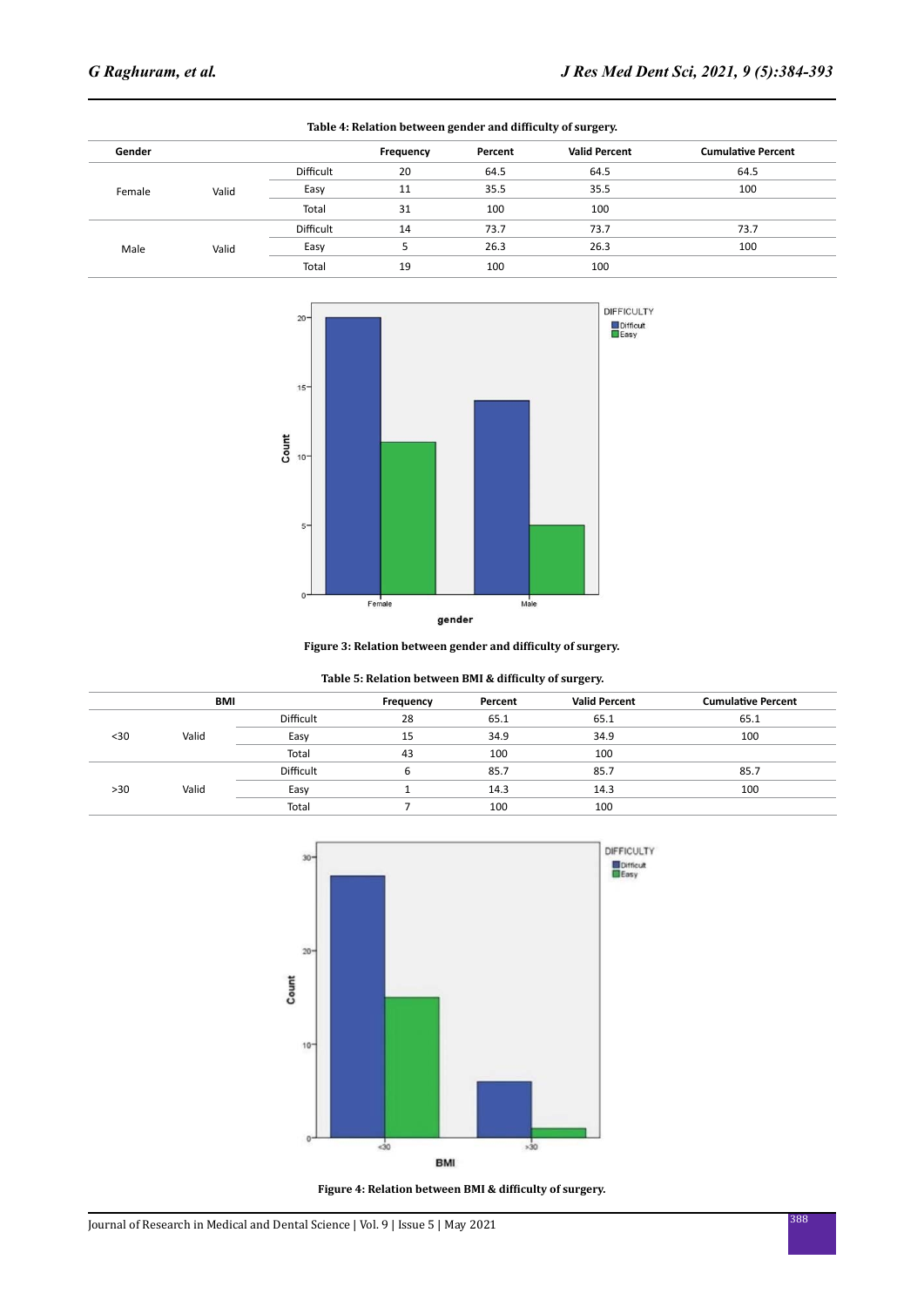|     | Table 6: Relation between previous history of cholecystitis & difficulty of surgery. |                  |    |         |                      |                           |  |  |  |
|-----|--------------------------------------------------------------------------------------|------------------|----|---------|----------------------|---------------------------|--|--|--|
|     | H/o cholecystitis                                                                    |                  |    | Percent | <b>Valid Percent</b> | <b>Cumulative Percent</b> |  |  |  |
|     |                                                                                      | Difficult        | 12 | 57.1    | 57.1                 | 57.1                      |  |  |  |
| No  | Valid                                                                                | Easy             | q  | 42.9    | 42.9                 | 100                       |  |  |  |
|     |                                                                                      | Total            | 21 | 100     | 100                  |                           |  |  |  |
|     |                                                                                      | <b>Difficult</b> | 22 | 75.9    | 75.9                 | 75.9                      |  |  |  |
| Yes | Valid                                                                                | Easy             |    | 24.1    | 24.1                 | 100                       |  |  |  |
|     |                                                                                      | Total            | 29 | 100     | 100                  |                           |  |  |  |



#### **Figure 5: Relation between previous history of cholecystitis & difficulty of surgery.**

| <b>Pericholecystic Fluid collection</b> |       |           | Frequency | Percent | <b>Valid Percent</b> | <b>Cumulative Percent</b> |
|-----------------------------------------|-------|-----------|-----------|---------|----------------------|---------------------------|
|                                         |       | Difficult | 15        | 51.7    | 51.7                 | 51.7                      |
| No                                      | Valid | Easy      | 14        | 48.3    | 48.3                 | 100                       |
|                                         |       | Total     | 29        | 100     | 100                  |                           |
|                                         |       | Difficult | 19        | 90.5    | 90.5                 | 90.5                      |
| Yes                                     | Valid | Easy      |           | 9.5     | 9.5                  | 100                       |
|                                         |       | Total     | 21        | 100     | 100                  |                           |



**Figure 6: Relation between pericholecystic fluid collection & surgery duration.**

# <sup>389</sup> Journal of Research in Medical and Dental Science | Vol. 9 | Issue 5 | May 2021

### **Table 7: Relation between pericholecystic fluid collection & surgery duration.**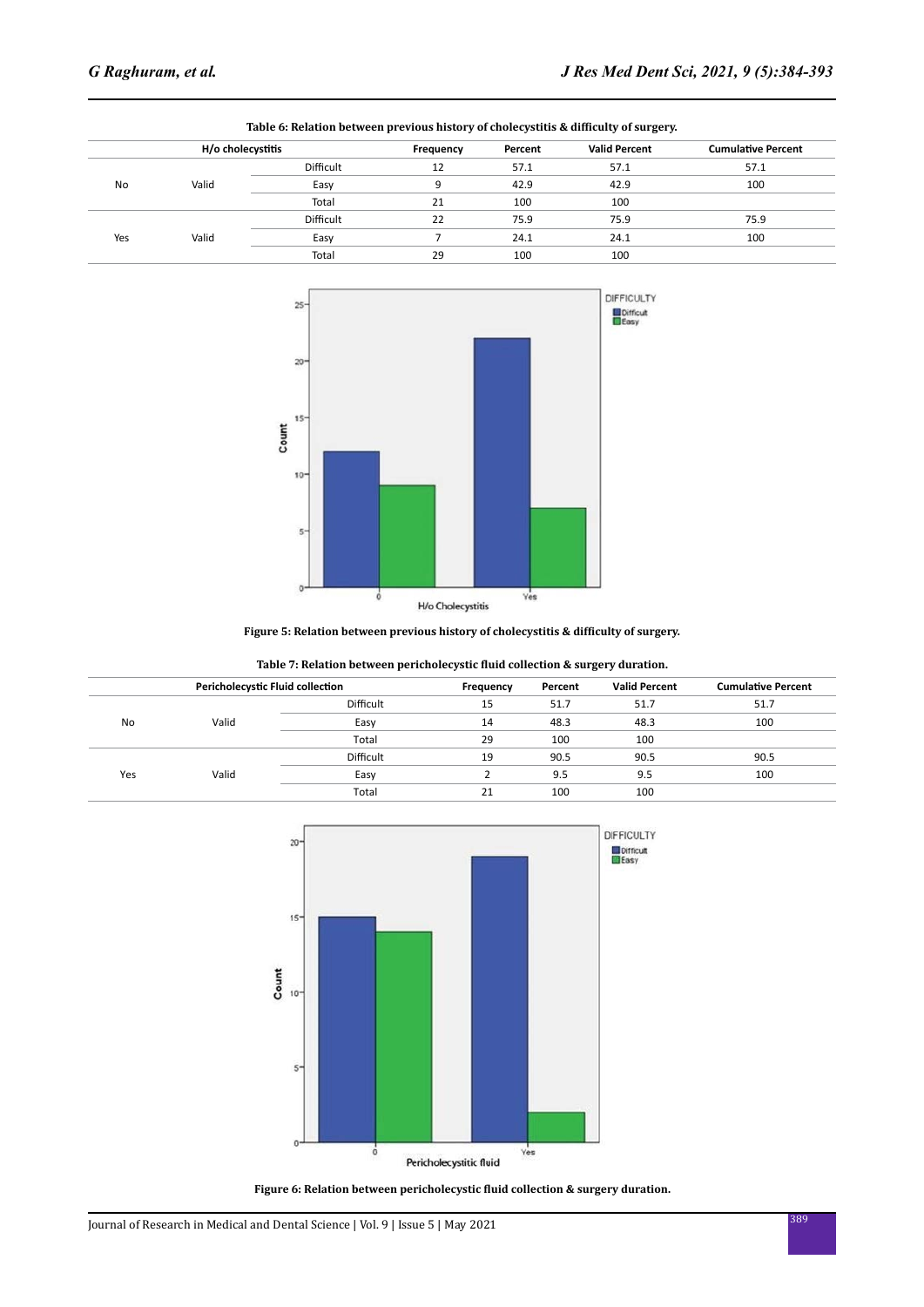|     | Table 8: Relation between previous gall bladder wall thickness & surgery duration. |                  |    |         |                      |                           |  |  |
|-----|------------------------------------------------------------------------------------|------------------|----|---------|----------------------|---------------------------|--|--|
|     | GB wall thickness (3mm)                                                            |                  |    | Percent | <b>Valid Percent</b> | <b>Cumulative Percent</b> |  |  |
|     |                                                                                    | Difficult        | 12 | 57.1    | 57.1                 | 57.1                      |  |  |
| No  | Valid                                                                              | Easy             | 9  | 42.9    | 42.9                 | 100                       |  |  |
|     |                                                                                    | Total            | 21 | 100     | 100                  |                           |  |  |
|     |                                                                                    | <b>Difficult</b> | 22 | 75.9    | 75.9                 | 75.9                      |  |  |
| Yes | Valid                                                                              | Easy             |    | 24.1    | 24.1                 | 100                       |  |  |
|     |                                                                                    | Total            | 29 | 100     | 100                  |                           |  |  |



**Figure 7: Relation between previous gall bladder wall thickness & surgery duration.**

| <b>Risk factors</b>      | В<br>S.E. |       | Wald  | <b>Difference</b> | <b>P VALUE (&lt;0.05)</b> | <b>Odds Ratio</b> | 95% C.I.for EXP(B) |         |
|--------------------------|-----------|-------|-------|-------------------|---------------------------|-------------------|--------------------|---------|
|                          |           |       |       |                   |                           |                   | Lower              | Upper   |
| H/o cholecystitis        | 1.564     | 1.254 | 1.557 | $\mathbf{1}$      | 0.041                     | 8.779             | 0.41               | 55.762  |
| <b>GB wall Thickness</b> | 0.54      | 1.177 | 0.211 | 1                 | 0.612                     | 2.125             | 0.171              | 17.238  |
| Pericholecystic fluid    | 2.952     | 1.324 | 4.969 | 1                 | 0.036                     | 10.144            | 1.428              | 256,608 |
| Age                      | 1.167     | 1.363 | 0.733 |                   | 0.392                     | 3.212             | 0.222              | 46.464  |
| <b>BMI</b>               | 0.744     | 1.464 | 0.259 | 1                 | 0.611                     | 2.105             | 0.119              | 37.103  |
| Fibrinogen               | 2.197     | 1.125 | 3.81  | 1                 | 0.048                     | 7.996             | 0.991              | 81.665  |
| <b>WBC</b>               | $-0.567$  | 1.086 | 0.272 | $\mathbf{1}$      | 0.502                     | 2.567             | 0.068              | 4.766   |
| Gender                   | 2.137     | 1.315 | 2.641 | 1                 | 0.404                     | 4.471             | 0.644              | 111.468 |
| Alkaline phosphatase     | 2.071     | 1.295 | 2.557 |                   | 0.11                      | 5.534             | 0.627              | 100.478 |

#### **DISCUSSION**

Laparoscopic cholecystectomy is the gold standard procedure used worldwide for treating symptomatic gallbladder disease. It replaced open cholecystectomy as the treatment of choice for gallbladder disease. Advantages of laparoscopic cholecystectomy weigh over the open procedure in many ways like significant reduction in postop pain, early oral intake and getting back to normal routine, decreased rate of postop ileus and surgical site wound complications, reduced stay in hospital, better cosmesis [10-18].

But sometimes laparoscopic cholecystectomy poses difficulties during the procedure leading to prolongation of the surgery time due to problems in creating the pneumoperitoneum, in accessing the peritoneal cavity, releasing the adhesions around the gallbladder, retrieving the gallbladder, delay if there is spillage of stone or bile and sometimes it even requires conversion to open procedure. So, it would be helpful to the operating surgeon if there are certain factors to help in predicting the difficulty of the surgery preoperatively [19].

Various studies were conducted and being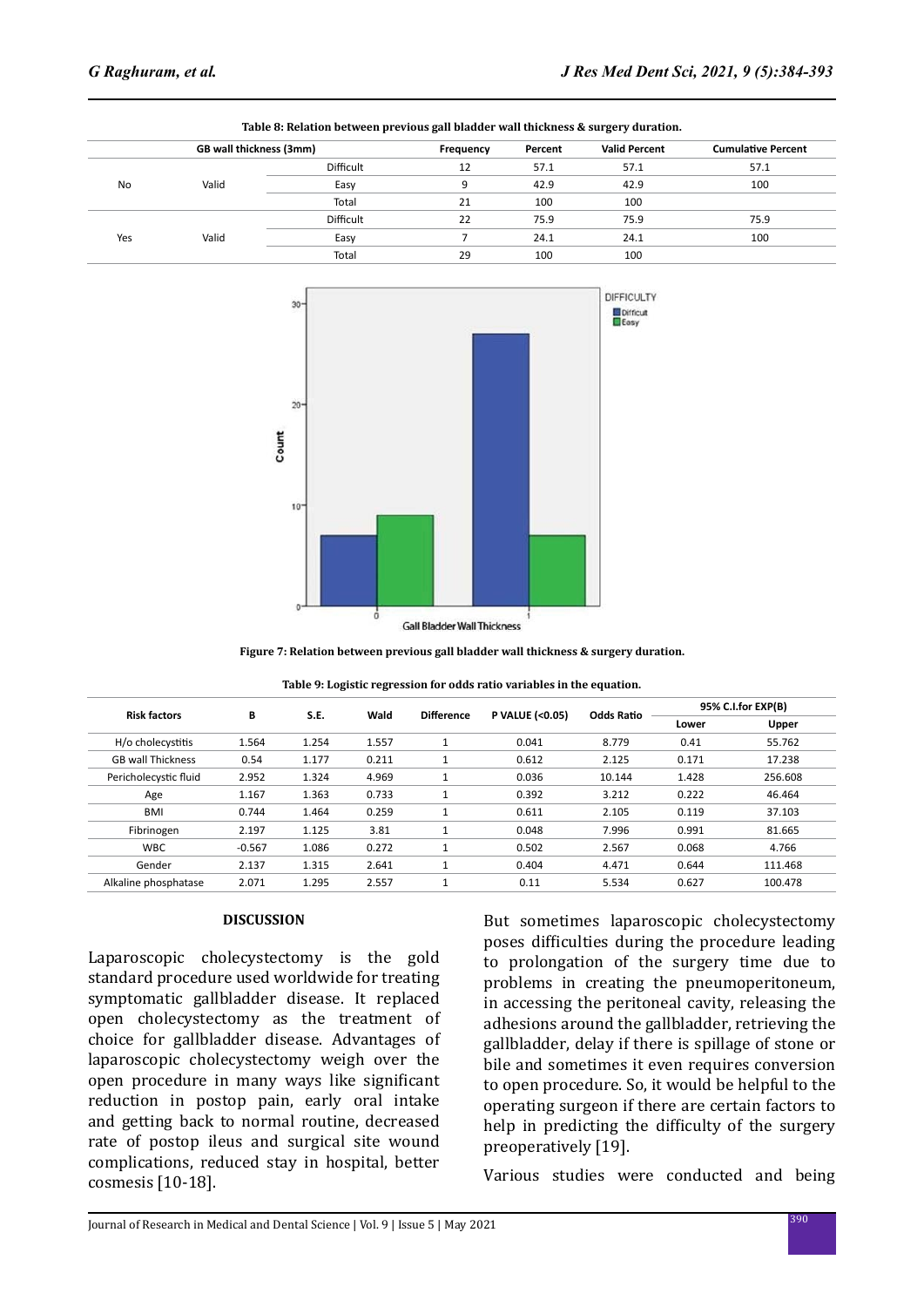conducted in which they identified certain factors predicting the difficulty of laparoscopic cholecystectomy preoperatively like gender, BMI, previous history of pancreatitis, cholecystitis, upper abdominal surgeries, ultrasound findings like gallbladder wall thickness, peri cholecystic fluid collection, old age and so on.

# **Age of the patient**

In study conducted by Baki et al. showed mean age of  $42.5 \pm 11.7$  years. In previous studies it is showed mean age of  $44.2 \pm 16.8$  years [5]. In another study it is found that 26.8 % patients with age  $> 65$  had difficult lap cholecystectomy. According to this study this variable was found to be statistically significant [20]. Wiebke et al. conducted a study in USA in 1996. They found that as the age increases, the chances of conversion from laparoscopy to open cholecystectomy increases [21].

In this present study, patients who are > 60 years of age had 3.2 times more risk for prolongation of surgery for more than or equal to two hours when compared with <60 yrs aged patients.

# **Gender**

In the study population females are the<br>predominant gender who underwent predominant gender who underwent<br>laparoscopic cholecystectomy (62%). cholecystectomy Males accounts for 38% of the cases. Study conducted by Baki et al. found that females are the predominant gender who underwent laparoscopic cholecystectomy (90 %). In study conducted by Lipman et al showed 80.7 % of the cases were females [20]. In study conducted by Jagdish Nachnani et al. showed that male gender is one of the risk factors to predict difficult laparoscopic cholecystectomy [22].

According to previous studies it showed 50.9 % of male patients required conversion from lap to open cholecystectomy. This was found to be significant according to the study [20]. A study conducted by Wiebke et al. showed that male gender is not a risk factor for conversion of lap to open cholecystectomy [21]. Study conducted by Baki et al found that percentage of conversion from lap to open cholecystectomy is higher in male gender than in females. This difference was not found to be statistically significant [5].

In study conducted by Eldar et al male gender was more prone for conversion from lap to open cholecystectomy. This was found to be statistically significant (p-value 0.0017) [23]. In a previous study in which inflammatory changes, fibrosis and symptomatic gallbladder stones are seen extensively in men than in women, which lead to increased rate of conversion from lap to open in males than in females.

# **Body mass index**

In study conducted by Jagdish Nachnani et al. found that BMI is a significant predictor for the conversion of lap to open cholecystectomy [22]. Study conducted by Baki et al showed BMI may be a risk factor in conversion of lap to open cholecystectomy [5] (p-value 0.634).In this present study, patients whose BMI >than or equal to 30 had 2.1 times more risk for prolongation of surgery for more than or equal to two hours when compared with patients whose BMI is <30.

# **History of cholecystitis**

According to study conducted by Nabil A. Abdel Baki et al, in was  $55.46 \pm 10.99$ . In patients with no history of cholecystitis the mean duration of surgery was  $48.32 \pm 8.83$ . The difference between the two groups is statistically significant ( p- value 0.03) [5]. Wiebke et al found that past history of cholecystitis is a risk factor in the conversion of lap to open cholecystectomy [21].

In study conducted by Jagdish Nachnani et al history of cholecystitis is the most common reason for conversion from lap to open cholecystectomy due to inability to delineate the anatomy [22]. According to previous in people with past history of cholecystitis, 49.1% were converted from lap to open cholecystectomy (p-value<0.001) [20]. In this present study, patients who had previous history of cholecystitis had 8.7 times more risk for prolongation of surgery for more than or equal to two hours when compared with patients who had no history of cholecystitis.

# **Serum fibrinogen**

In the study conducted by S. bourgouin et al. [16] this is the first time that fibrinogen has been studied, demonstrating the best correlation to operative difficulty in univariate analysis and overwhelming the effect of CRP in the multivariate model. That's why we recommend to preoperatively dose fibrinogen rather than CRP because: CRP and fibrinogen describe the same information on systemic inflammation; fibrinogen is more useful than CRP to predict operative difficulties. In this present study,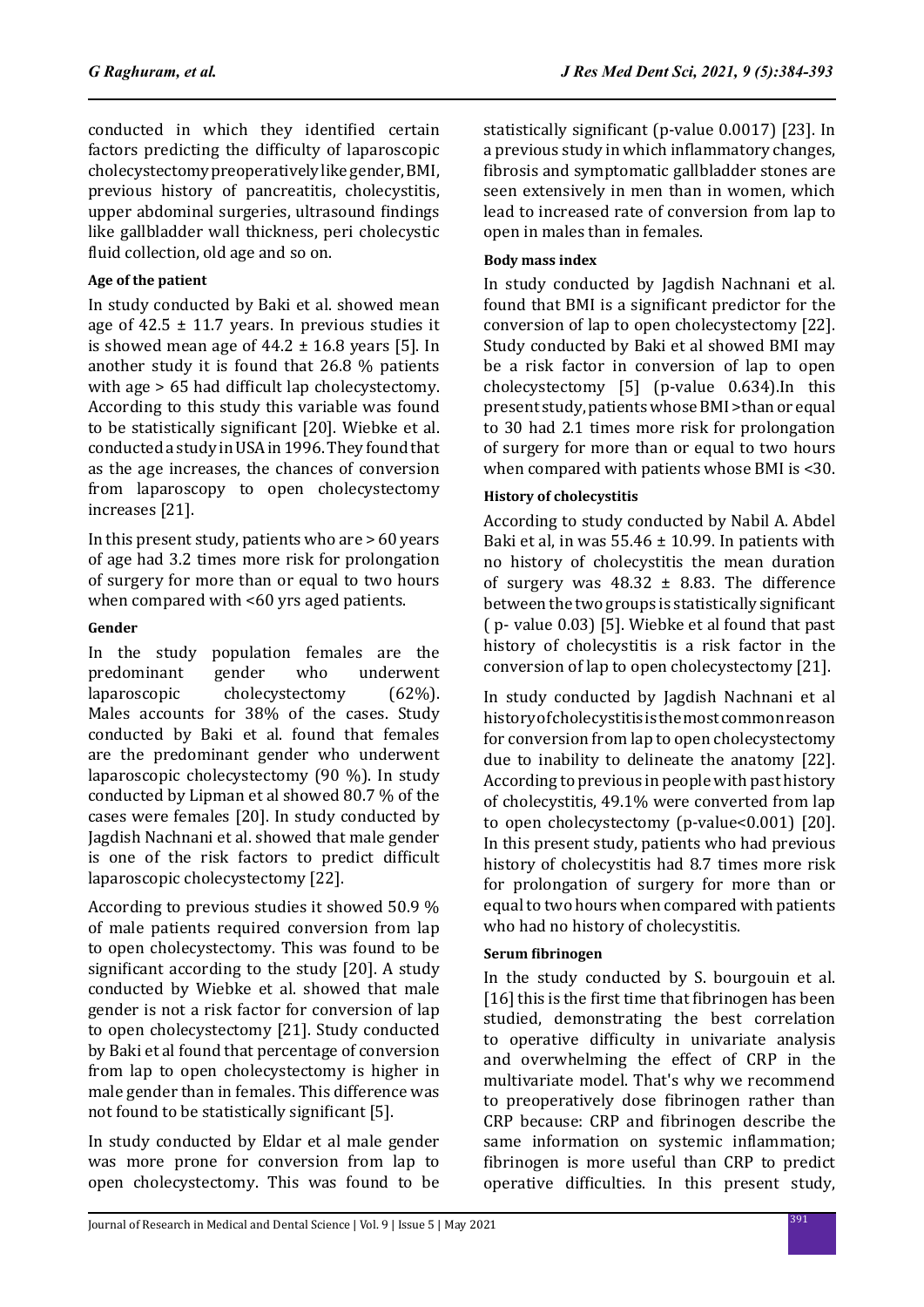Patients who had S .fibrinogen >4 had 7.9 times more risk for prolongation of surgery when compared with patients who have S.Fibrinogen  $<$ 4.

### **Serum alkaline phosphatase**

In the study conducted by S.bourgouin et all- We wanted to assess the signification of abnormal liver tests in patients without choledocholithiasis and found that elevated alkaline phosphatase was predictive of difficult dissection. This result can be interpreted as the reflection of Mirrizzi syndrome, where impacted gallstones cause bile duct compression, rendering the cystic pedicle difficult to expose.

In this present study, patients who had S. Alkaline Phosphatase >100 had 5.5 times more risk For prolongation of surgery when compared with patients who have S. Alkaline Phosphatase <100.

### **Total WBC count**

According to study conducted by Lipman et al, in people with elevated WBC counts, 36.6 % were converted from lap to open cholecystectomy  $(p-$  value  $\leq$  0.001)[20]. In this present study, patients who had high WBC count > or equal to 10,000 had 2.5 times increased risk when compared with patients who have WBC count less than 10,000.

### **Gallbladder wall thickness**

In study conducted by Jagdish Nachnani et al. increased gallbladder wall thickness is the most common reason for conversion from lap to open cholecystectomy due to inability to delineate the anatomy [22]. In this present study, patients who had gall bladder wall thickness had 2.1 times more risk of prolongation of surgery for more than or equal to two hours when compared with patients with no gall bladder wall thickness.

### **Presence of pericholecystic fluid**

Suryawanshi Pravin et al. conducted study 6.5 % of cases who had peri gallbladder collection had difficult lap cholecystectomy [8]. According to Lipman et al 19.6 % of patients who required conversion from lap to open had fluid collection around the gallbladder, which was statistically significant [20].

In this present study, patients who had peri cholecystic fluid collection had 10.1 times more risk for prolongation of surgery for more than or equal to two hours when compared with patients with no peri cholecystic fluid collection in ultrasound abdomen.

### **CONCLUSION**

Preoperative findings of H/o cholecystitis, presence of peri cholecystic fluid collection and an increase in S. fibrinogen can help in the prediction of difficult laparoscopic cholecystectomy. Other factors like old age  $\geq 60$  years), male(gender), Gall bladder wall thickness (>3mm), Serum Alkaline phosphatase  $>100$ , WBC count  $>10,000$  and BMI  $\geq 30$  were all a risk factor in predicting difficult laparoscopic cholecystectomy preoperatively.

### **FUNDING**

No funding sources.

### **ETHICAL APPROVAL**

The study was approved by the Institutional Ethics Committee.

# **CONFLICT OF INTEREST**

The authors declare no conflict of interest.

### **ACKNOWLEDGMENTS**

The encouragement and support from Bharath University, Chennai is gratefully acknowledged. For provided the laboratory facilities to carry out the research work.

### **REFERENCES**

- 1. https://www.inkling.com/store/book/schwartzsprinciples-surgery-brunicardi-9th/
- 2. Fischer JE, Jones DB, Pomposelli FB, et al. Fischer's mastery of surgery. Wolters Kluwer Health 2012.
- 3. Reynolds W. The first laparoscopic cholecystectomy. J Soc Laparoendosc 2001; 89–94.
- 4. Schrenk P, Woisetschläger R, Rieger R, et al. A diagnostic score to predict the difficulty of a laparoscopic cholecystectomy from preoperative variables. Surg Endosc 1998; 12:148–50.
- 5. Nachnani J, Supe A. Pre-operative prediction of difficult laparoscopic c oscopic c oscopic cholecystectomy using clinical and ultrasonographic parameters. Indian J Gastroenterol 2005; 16-8.
- 6. Williams NS, Bulstrode CJK, Bailey H, et al. Bailey & love's short practice of surgery. CRC Press 2013.
- 7. Randhawa JS, Pujahari AK. Preoperative prediction of difficult lap chole. J Surg 2009; 71:198–201.